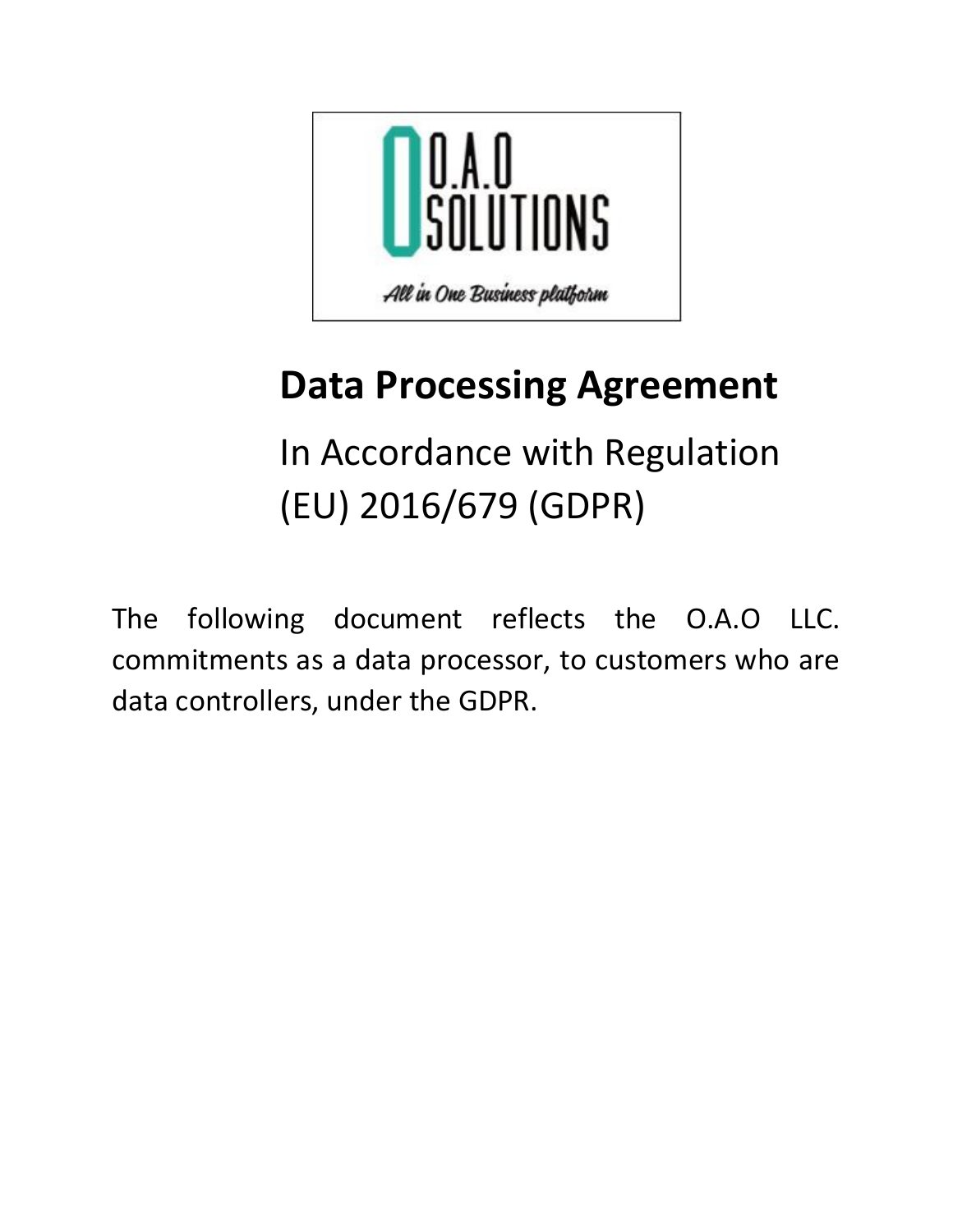## **O.A.O SOLUTIONS LLC.**

## **DATA PROCESSING AGREEMENT**

This Data Processing Addendum ("**DPA**") forms part of the services agreement (the "**Agreemen**t") which was executed by **O.A.O SOLUTIONS LLC,** and its Affiliates and the person or entity whose details are indicated in the applicable online registration form ("Customer"), to reflect the parties' agreement on the Processing of Personal Information in accordance with Regulation (EU) 2016/679 (GDPR)

All capitalized terms not defined herein will have the meaning set forth in the Agreement. All terms under the Agreement apply to this DPA, except that the terms of this DPA will supersede any conflicting terms under the Agreement.

In the course of providing the service to Customer pursuant to the Agreement (the "**Service**"), O.A.O may Process Personal Information on behalf of Customer. The parties agree to comply with the following provisions under this DPA with respect to Customer's Personal Information processed by O.A.O on behalf of Customer as part of the Services.

## **1. DEFINITIONS**

- 1.1. "**Affiliate"** means any legal entity directly or indirectly controlling, controlled by or under common control with a party to the Agreement, where "control" means the ownership of a majority share of the voting stock, equity, or voting interests of such entity.
- 1.2. " **O.A.O Information Security Documentation**" means the information security documentation applicable to the specific Service purchased by Customer, as updated from time to time, and made available by O.A.O upon request.
- 1.3. "**Individua**l" means a natural person to whom Personal Information relates, also referred to as "Data Subject" pursuant to EU data protection laws and regulations.
- 1.4. "**Personal Information** " means information about an identified or identifiable Individual, also referred to as "Personal Data " pursuant to EU data protection laws and regulations, which O.A.O Processes under the terms of the Agreement.
- 1.5. **"Personnel**" means the employees, agents, consultants, and contractors of Customer and Customer's Affiliates.
- 1.6. "**GDPR**" means Regulation (EU) 2016/679 (GDPR), when it takes effect, applicable to the Processing of Personal Information under the Agreement.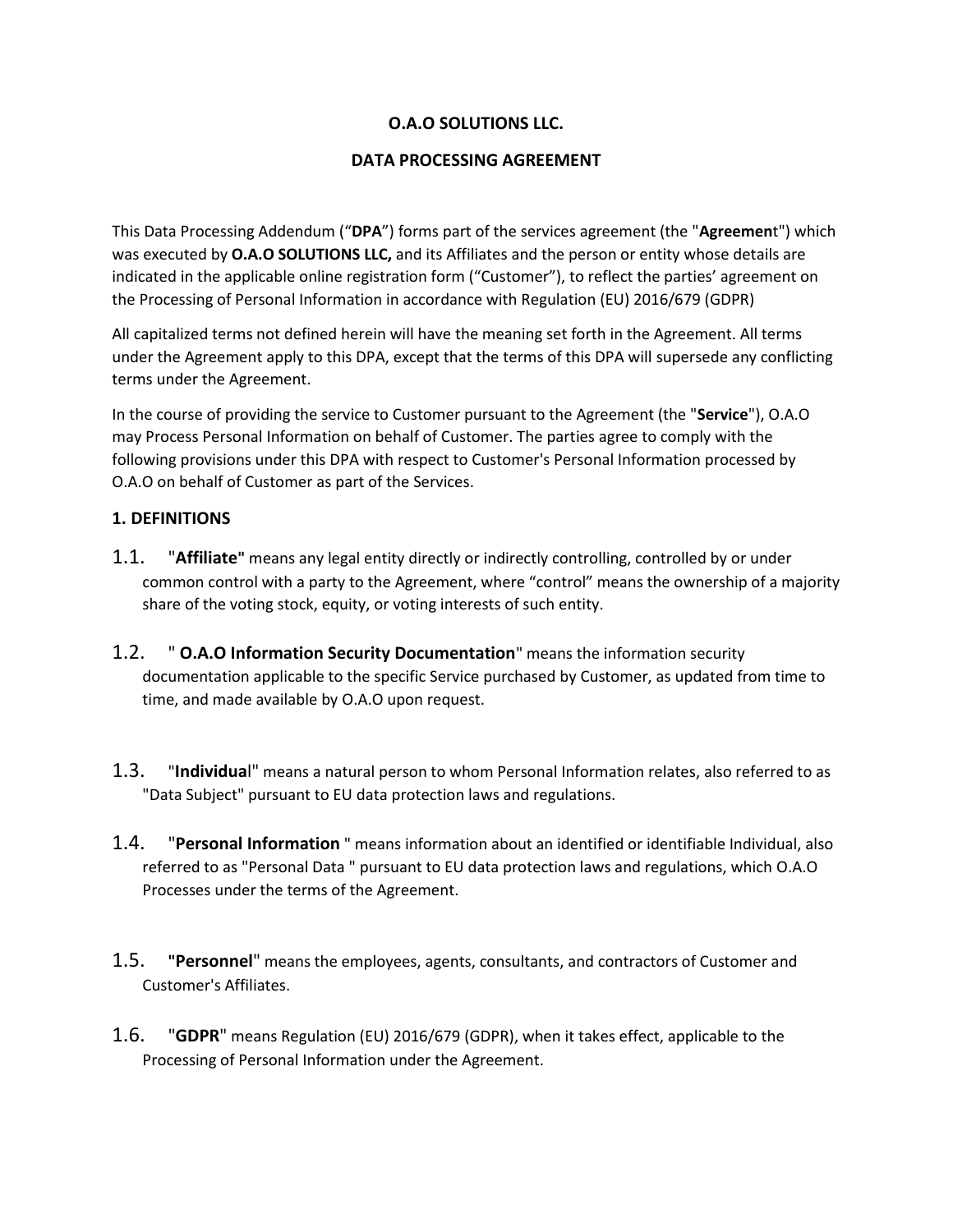- 1.7. **"Privacy Shield"** means the EU-US Privacy Shield Framework, as administered by the U.S. Department of Commerce and approved by the European Commission pursuant to Decision C(2016)4176 of July 12, 2016.
- 1.8. "**Privacy Shield Principles**" mean the Privacy Shield Principles, as supplemented by the Supplemental Principles and contained in Annex II to the European Commission Decision C(2016)4176 of July 12, 2016, as may be amended, superseded or replaced.
- 1.9. **"Process" or "Processing"** means any operation or set of operations which is performed upon Personal Information, whether or not by automatic means, such as collection, organization, storage, adaptation or alteration, retrieval, consultation, use, disclosure by transmission, dissemination, or otherwise making available, alignment or combination, blocking, erasure or destruction.

## **2. DATA PROCESSING**

- 2.1. **Scope and Roles.** This DPA applies when Personal Information is Processed by O.A.O as part of O.A.O's provision of the Service, as further specified in the Agreement. In this context, to the extent that provisions under the GDPR apply to Personal Information that O.A.O processes for Customer under the Agreement, Customer is the Data Controller and O.A.O and applicable Affiliates are the Data Processor under such laws and regulations.
- 2.2. **Instructions for O.A.O SOLUTIONS's Processing of Personal Information.** O.A.O SOLUTIONS will only Process Personal Information on behalf of and in accordance with Customer's instructions. Customer instructs O.A.O SOLUTIONS to Process Personal Information for the following purposes: (i) Processing in accordance with the Agreement, including, without limitation to provide the Service, and for back-up and disaster recovery, analysis, cyber security, operations, control, improvements and development of O.A.O 's Service, fraud and service misuse prevention, legal and administrative proceedings and retention of the Personal Data to provide the Customer with an ability to access the data and to reinstate Customer's account with O.A.O, provided that the Customer did not request the deletion of such data; and (ii) Processing to comply with other reasonable instructions provided by Customer where such instructions are consistent with the terms of the Agreement and comply with applicable requirements under the GDPR. Processing outside the scope of this DPA (if any) will require prior written agreement between O.A.O and Customer on additional instructions for processing, including agreement on any additional fees Customer will pay to O.A.O for carrying out such instructions.

## **3. NOTICE AND CONSENT**

3.1. Customer undertakes to provide all necessary notices to Individuals and receive all necessary permissions and consents, as necessary for O.A.O SOLUTIONS to process Personal Information on Customer's behalf under the terms of the Agreement and this DPA, pursuant to the applicable requirements under the GDPR.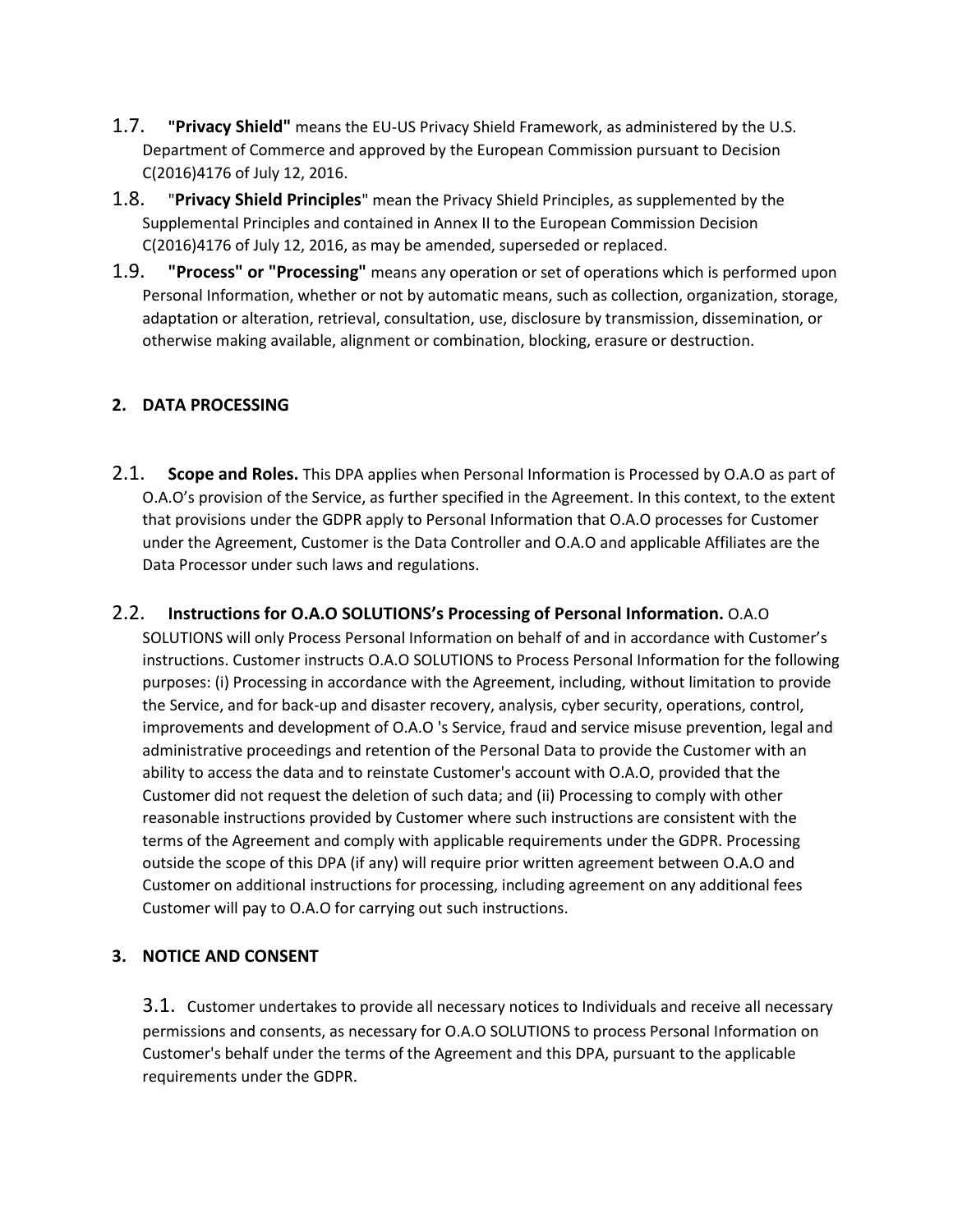3.2. To the extent required under the applicable requirements under the GDPR, Customer will appropriately document the Individuals' notices and consents.

#### **4. RIGHTS OF INDIVIDUALS**

**4.1. Requests.** O.A.O will, to the extent legally permitted, promptly notify Customer if O.A.O receives a request from an Individual, who's Personal Information is included in Customer's Personal Information, or a request by the Individual's legal guardians, to exercise the right to access, correct, amend, or delete Personal Information related to the Individual, or to exercise such other personal right that the Individual is entitled to pursuant the applicable requirements under the GDPR.

**4.2. Assistance.** O.A.O will provide Customer with commercially reasonable cooperation and assistance in relation to handling the Individual's request, to the extent legally permitted and to the extent Customer does not have access to such Personal Information through its use of the Service. Except if not permitted under the applicable requirements under the GDPR, Customer will reimburse O.A.O with any costs and expenses related to O.A.O SOLUTION's provision of such assistance.

## **5.ASSISTANCE IN COMPLIANCE**

At Customer's written request, O.A.O SOLUTIONS will cooperate with and make commercially reasonable efforts to assist Customer in complying with Customer's obligations pursuant to Articles 32 to 36 to the GDPR, taking into account the nature of processing and the information available to O.A.O.

## **6. O.A.O SOLUTIONS PERSONNEL**

**6.1. Limitation of Access.** O.A.O will ensure that O.A.O SOLUTION's access to Personal Information is limited to those personnel who require such access to perform the Agreement.

**6.2. Confidentiality.** O.A.O will impose appropriate contractual obligations upon its personnel engaged in the Processing of Personal Information, including relevant obligations regarding confidentiality, data protection, and data security. O.A.O will ensure that its personnel engaged in the Processing of Personal Information are informed of the confidential nature of the Personal Information, have received appropriate training in their responsibilities, and have executed written confidentiality agreements. O.A.O will ensure that such confidentiality agreements survive the termination of the employment or engagement of its personnel.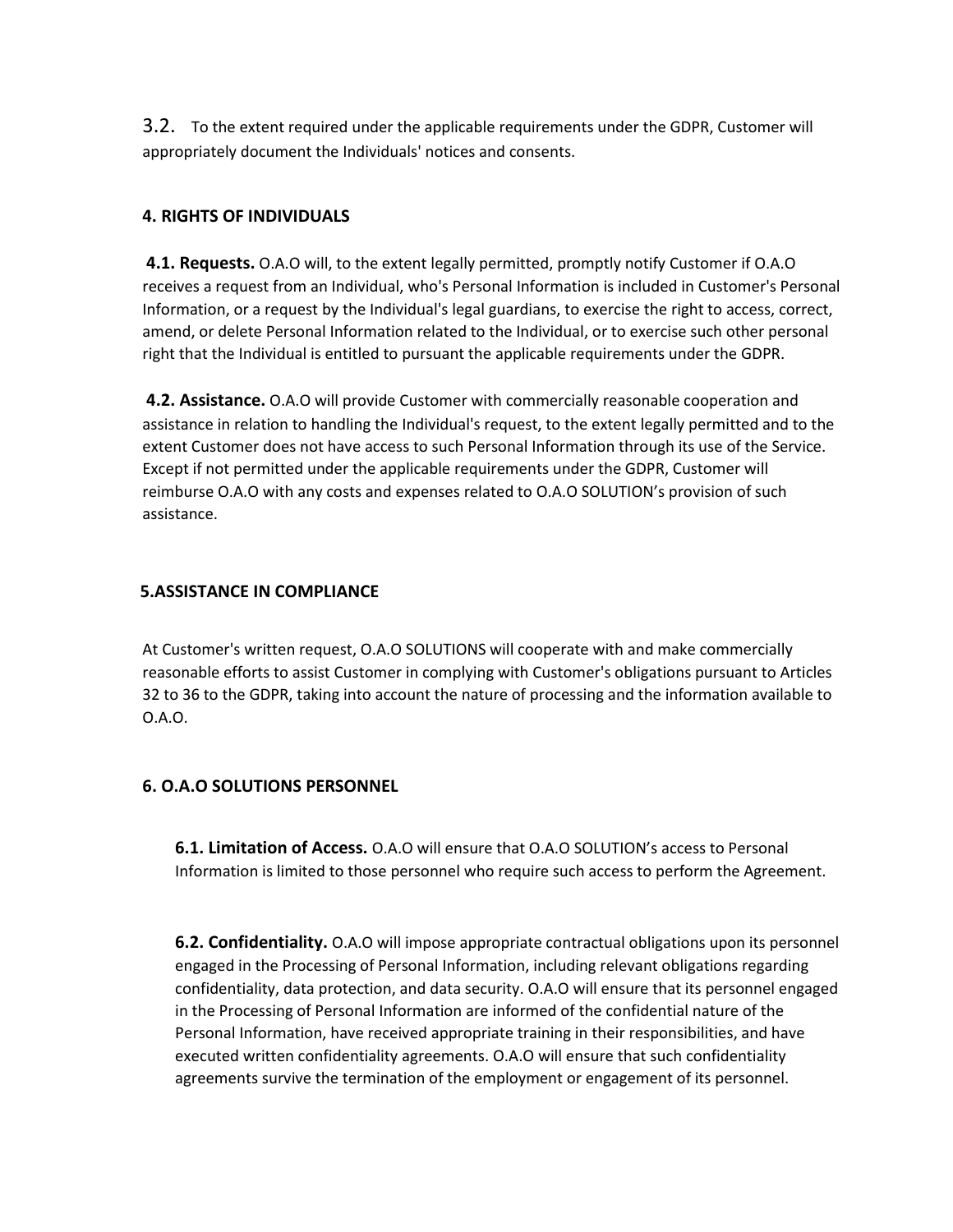#### **7. AFFILIATES AND THIRD-PARTY SERVICE PROVIDERS**

- 1. **7.1. Affiliates.** Some or all of O.A.O's obligations under the Agreement may be performed by O.A.O Affiliates.
- 2. **7.2. Agents**. Customer acknowledges and agrees that O.A.O and O.A.O's Affiliates respectively may engage third-party service providers in the performance of the Service on Customer's behalf. All Affiliates and agents (also referred to as 'other processors' under the GDPR) to whom O.A.O transfers Personal Information to provide the Service on behalf of Customer have entered into written agreements with O.A.O or such other binding instruments that bind them by substantially the same material obligations under this DPA.
- 3. **7.3. Liability.** O.A.O will be liable for the acts and omissions of its Affiliates and agents to the same extent that O.A.O would be liable if performing the Service of each Affiliate or agent directly, under the terms of Agreement.
- 4. **7.4. Objection.** To ensure compliance with applicable Privacy Laws and Regulation, Customer may object to any engagement by O.A.O with a new agent to Process Customer Personal Information on Customer's behalf, within five (5) business days following O.A.O's notice to Customer of its engagement with the new agent. If Customer sends O.A.O a written objection to the new agent, O.A.O will make commercially reasonable efforts to provide Customer the same level of Service without the using the new agent to Process Customer Personal Information. Nothing in this section prejudices the parties' rights and obligations under the Agreement.

## **8. ONWARD AND TRANS-BORDER TRANSFER**

**8.1**. Transfer of Personal Information related to Individuals within the EU to O.A.O's data hosting services in the US is made in accordance with such hosting services' selfcertification with the Privacy Shield and to Israel, pursuant to the EU Commission decision 2011/61/EU on the adequate protection of personal data by the State of Israel with regard to automated processing of personal data.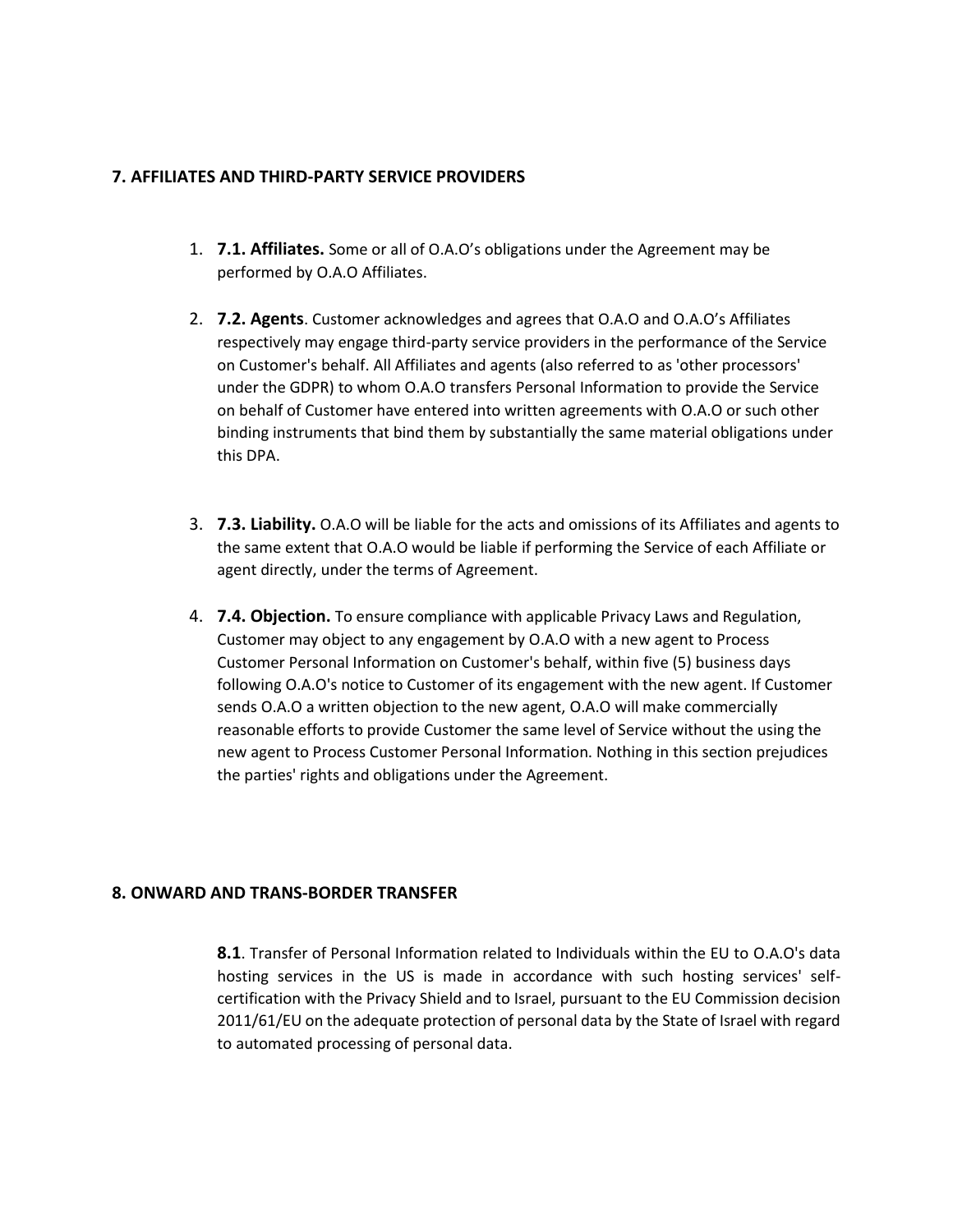**8.2.** All O.A.O Affiliates and agents to whom O.A.O transfers Personal Information to provide the Service are certified to the Privacy Shield, or provide at least the same level of protection for the Personal Information as is required by the relevant principles of the Privacy Shield and comply with the requirements under the Privacy Shield for the onward transfer of Personal Information to agents, or have executed such other lawful instruments for lawfully transferring Personal Information related to Individuals within the EU to other territories, or are established in a country that was acknowledged by the EU Commission as providing adequate protection to Personal Data.

## **9. INFORMATION SECURITY**

- 1. **9.1. Controls**. O.A.O will maintain administrative, physical and technical safeguards for the protection of the security, confidentiality and integrity of Customer's Personal Information pursuant to the O.A.O Information Security Documentation. O.A.O regularly monitors compliance with these safeguards. O.A.O will not materially decrease the overall security of the Service during the term of the Agreement.
- 2. **9.2. Policies and Audits.** Customer may audit O.A.O's compliance with its obligations under this Data Processing Addendum up to once per year ("Data Protection and Security Audit"), provided, however, that any Data Protection and Security Audit is subject to the following cumulative conditions: (i) The Data Protection and Security Audit will be pre-scheduled in writing with O.A.O, at least 60 days in advance; (ii) The audit will be conducted by an agreed third-party auditor, who will execute O.A.O's standard non-disclosure agreement prior to the initiation of the Data Protection and Security Audit, and a third party auditor will also execute a non-competition undertaking; (iii) the auditor will not have any access to non-Customer data on O.A.O's information and network systems; (iv) Customer will bear all costs and assume responsibility and liability for the Data Protection and Security Audit and for any failures or damage caused as a result thereof; (v) Customer will be eligible to receive the Data Protection and Security Audit report only, without any O.A.O raw data. Customer will keep the Data Protection and Security Audit report in strict confidentiality, will use them solely for the specific purposes of the Data Protection and Security Audit under this section, will not use them for any other purpose, or share them with any third party, without O.A.O's prior explicit written confirmation; and (vi) If Customer is required to disclose the Data Protection and Security Audit results to a competent authority, Customer will first provide O.A.O with a prior written notice, explaining the details and necessity of the disclosure, and will provide O.A.O with all necessary assistance to prevent the disclosure thereof.

#### **10. SECURITY BREACH MANAGEMENT AND NOTIFICATION**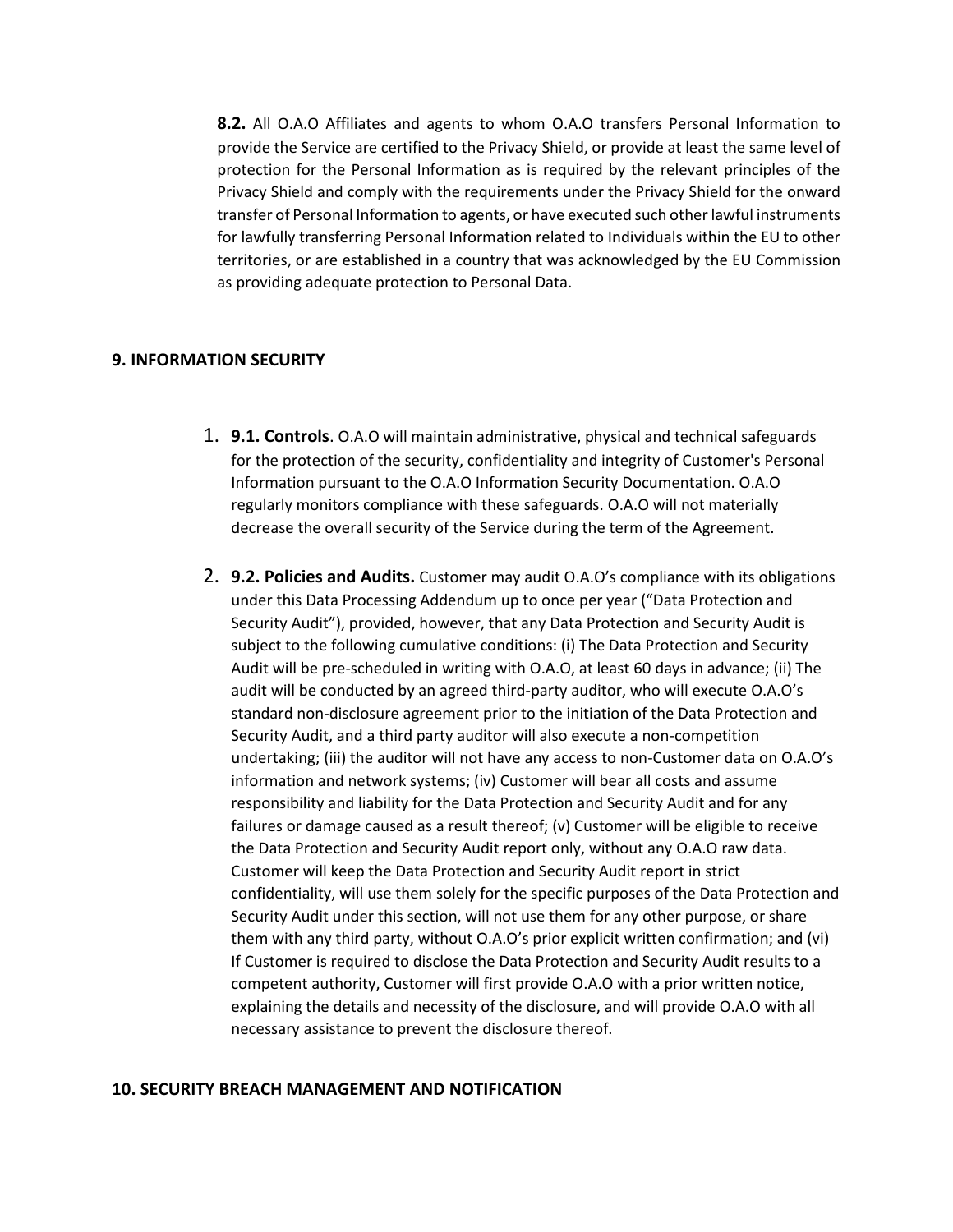**10.1. Breach prevention and management.** O.A.O will maintain security incident management policies and procedures and will, to the extent required by law, promptly notify Customer of any unauthorized access to, acquisition of, or disclosure of Customer Personal Information, by O.A.O or its Affiliates or agents of which O.A.O becomes aware of (a "Security Incident").

**10.2. Remediation.** O.A.O will promptly make reasonable efforts to identify and remediate the cause of such a Security Incident.

## **11. DELETION AND RETENTION OF PERSONAL INFORMATION**

**11.1. Data Deletion**. After the end of the provision of the Service, O.A.O will return Customer's Personal Information to Customer or delete such data, including by de-identifying thereof. For the purpose of this DPA, the Service includes O.A.O's option to retain Customer Data in accordance with O.A.O's privacy policy, following the termination of the Agreement, to allow the Customer to re-engage with OAO without loss of data and subject to the Customer's right, at any time, after the termination of the Agreement to request O.A.O to completely delete Customer's Data.

**11.2. Data Retention**. Notwithstanding, Customer acknowledges and agrees that O.A.O may retain copies of Customer Personal Information as necessary in connection with its routine backup and archiving procedures and to ensure compliance with its legal obligations and its continuing obligations under the applicable law, including to retain data pursuant to legal requirements and to use such data to protect O.AO, its Affiliates, agents, and any person on their behalf in court and administrative proceedings.

#### **12. DISCLOSURE TO COMPETENT AUTHORITIES**

O.A.O may disclose Personal Information (a) if required by a subpoena or other judicial or administrative order, or if otherwise required by law; or (b) if O.A.O deems the disclosure necessary to protect the safety and rights of any person, or the general public.

#### **13. ANONYMIZED AND AGGREGATED DATA**

O.A.O may process data based on extracts of Personal Information on an aggregated and nonidentifiable forms, for O.A.O's legitimate business purposes, including for testing, development, controls, and operations of the Service, and may share and retain such data at O.A.O's discretion, provided that such data cannot reasonably identify an Individual. This section 13 will survive any termination of this DPA.

## **14. TERM This DPA**

will commence on the same date that the Agreement are effective and will continue until the Agreement are expired or terminated, pursuant to the terms therein.

#### **15. COMPLIANCE**